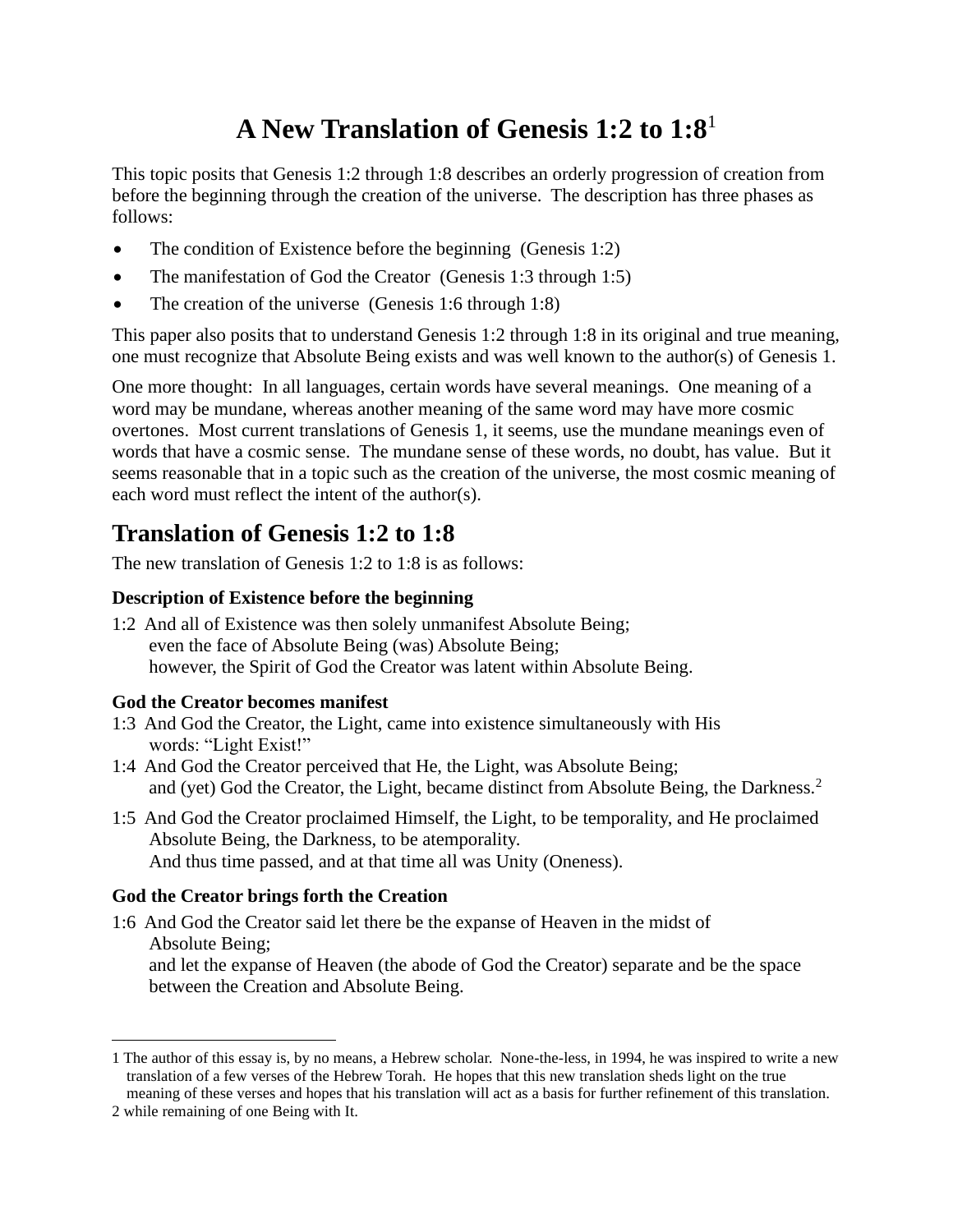- 1:7 And God the Creator made the expanse of Heaven and (in doing so) brought fourth manifest Creation from unmanifest Absolute Being. And it was so.
- 1:8 And God the Creator declared the expanse of Heaven (to be) His abode. And thus time passed, and now there was an exact copy of Unity (the Creation).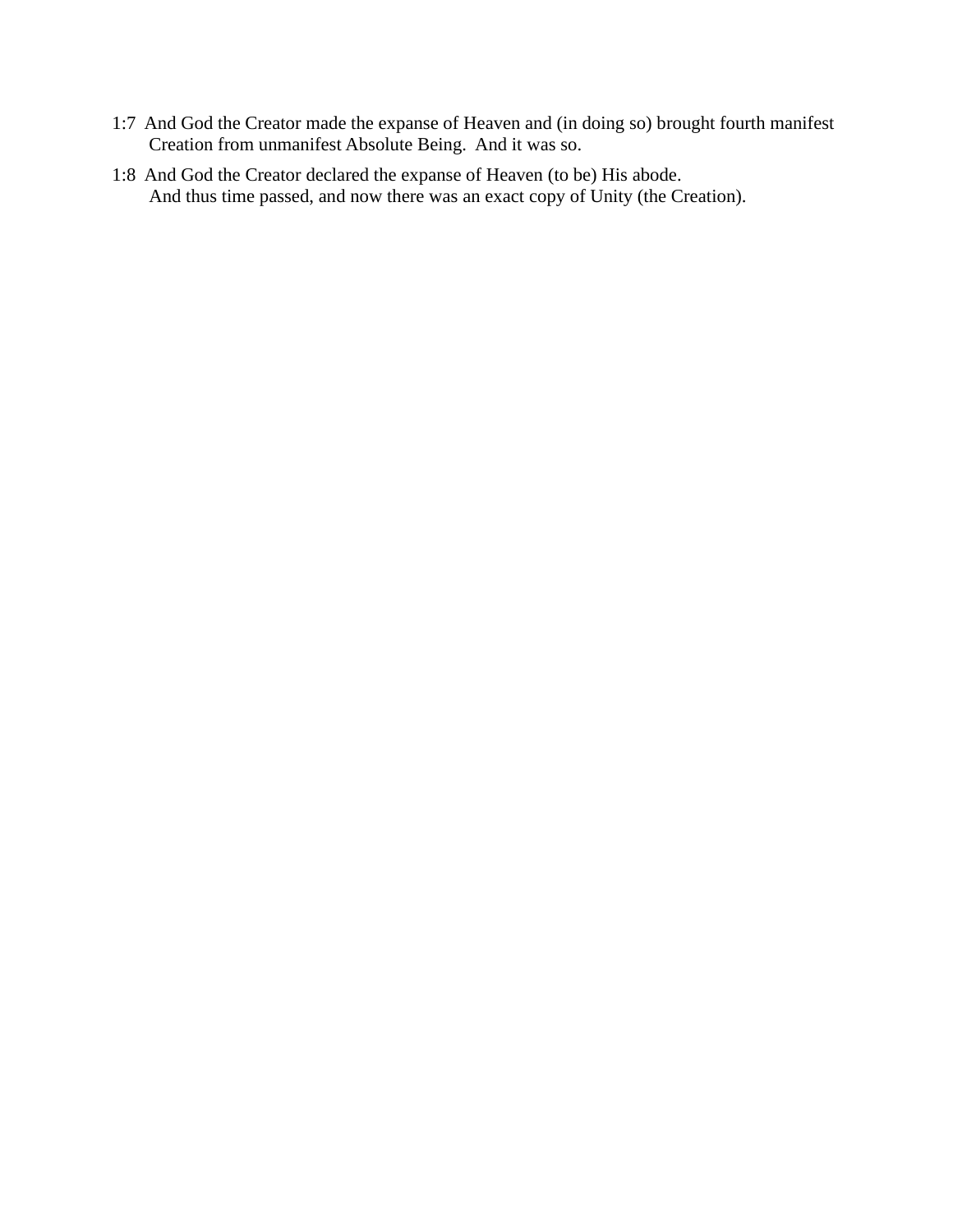## **Word by Word Translation of Genesis 1:2 to 1:8**

*Description of Existence before the beginning*  $1\cdot2$ 

| $\mathbf{1} \cdot \mathbf{2}$  |                         |          |                                                                 |      |  |
|--------------------------------|-------------------------|----------|-----------------------------------------------------------------|------|--|
| Strong                         | 776                     | 1961     | 8414                                                            | 922  |  |
| <b>TWOT</b>                    | 167                     | 491      | 2494a                                                           | 205a |  |
| current word<br>translation    | and the<br>earth        | was then | without form and void                                           |      |  |
| new word<br>translation        | and all of<br>Existence | was then | nothing whatever: Nothingness; Absolute<br>Being; Absolute God  |      |  |
| new<br>sentence<br>translation |                         |          | And all of Existence was then solely unmanifest Absolute Being; |      |  |
| comments                       |                         |          |                                                                 |      |  |

| Strong<br><b>TWOT</b>       | 2822<br>769a                                          | 5921<br>1624p                                       | 6440<br>1782a | 8415<br>2495a     |  |
|-----------------------------|-------------------------------------------------------|-----------------------------------------------------|---------------|-------------------|--|
| current word<br>translation | and darkness                                          | over                                                | surface of    | Deep              |  |
| new word<br>translation     | and Absolute<br>Being                                 | "Most High"                                         | face of       | Absolute<br>Being |  |
| new sentence<br>translation | even the face of Absolute Being (was) Absolute Being; |                                                     |               |                   |  |
| comments                    |                                                       | All that existed was Absolute Being (Absolute God). |               |                   |  |

| <b>Strong</b><br><b>TWOT</b> | 7307<br>2131a                                                            | 430<br>93c                       | 7363<br>2149                 | 5921<br>1624p  | 6440<br>1782a                                                             | 4325<br>1188      |
|------------------------------|--------------------------------------------------------------------------|----------------------------------|------------------------------|----------------|---------------------------------------------------------------------------|-------------------|
| current word<br>translation  | and the<br>Spirit of                                                     | God                              | moved<br>gently<br>(hovered) | over           | surface of                                                                | the waters        |
| new word<br>translation      | and the<br>Spirit<br>(essence,<br>breath) of                             | God the<br>Creator               | hovered                      | "Most<br>High" | face of                                                                   | Absolute<br>Being |
| new sentence<br>translation  | however, the Spirit of God the Creator was latent within Absolute Being. |                                  |                              |                |                                                                           |                   |
| comments                     |                                                                          | construction of the two phrases. |                              |                | The word "deep" is made synonymous with the word "waters" by the parallel |                   |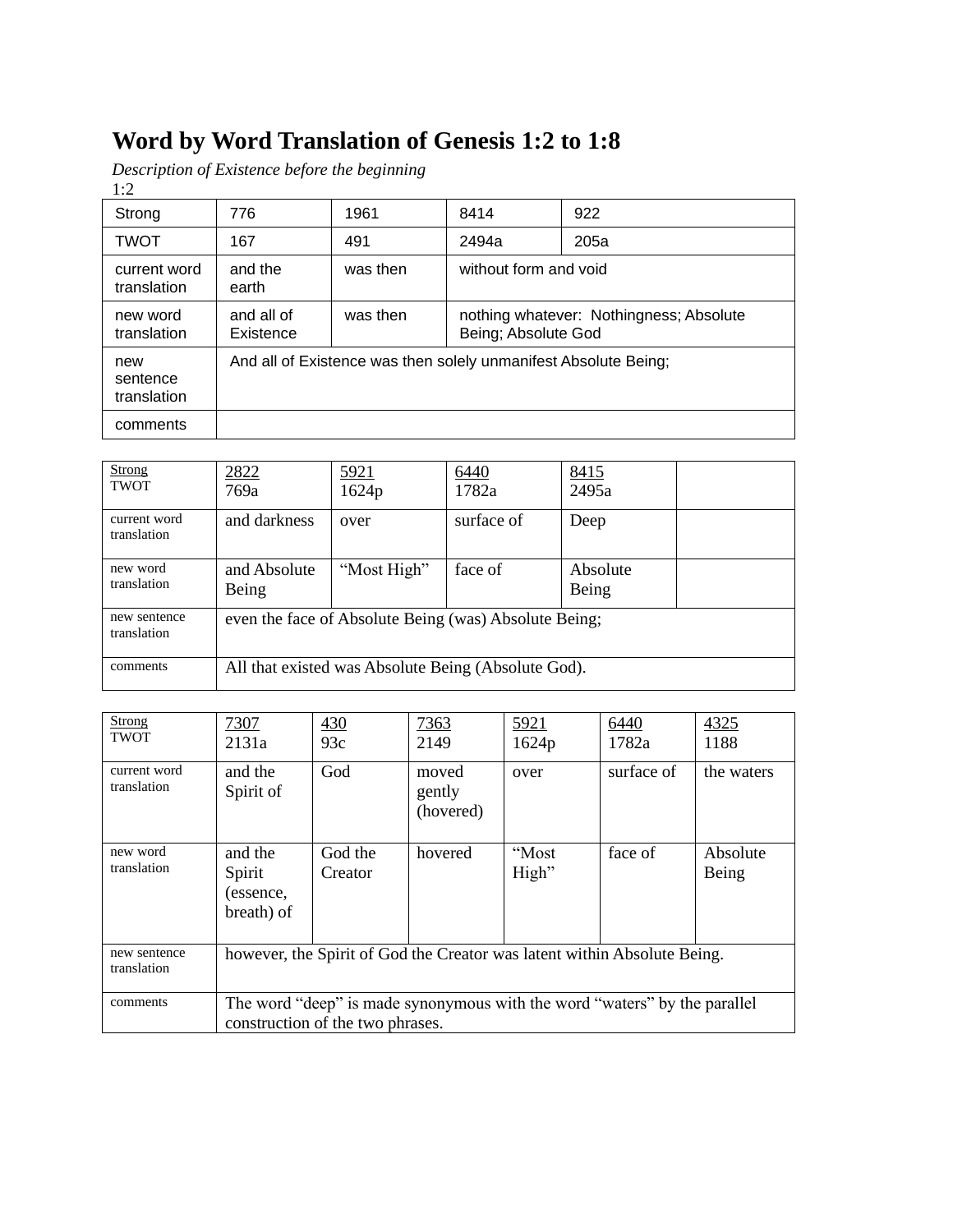*God the Creator becomes manifest* 1:3

| <b>Strong</b><br><b>TWOT</b> | 559<br>118                                                                                                                                                   | 430<br>93c | <u> 1961 </u><br>491 | 216<br>52a                                                                           | <u>1961</u><br>491 | 216<br>52a |
|------------------------------|--------------------------------------------------------------------------------------------------------------------------------------------------------------|------------|----------------------|--------------------------------------------------------------------------------------|--------------------|------------|
|                              |                                                                                                                                                              |            |                      |                                                                                      |                    |            |
| current word<br>translation  | And said                                                                                                                                                     | God        | let be               | light                                                                                | and was            | light      |
| new word                     | And                                                                                                                                                          | God the    | Exist                | "Light"                                                                              | and existed        | "Light"    |
| translation                  | commande                                                                                                                                                     | Creator    |                      | (God the                                                                             |                    | (God the   |
|                              | d                                                                                                                                                            |            |                      | Creator)                                                                             |                    | Creator)   |
| new sentence                 |                                                                                                                                                              |            |                      | And God the Creator, the Light, came into existence simultaneously with His          |                    |            |
| translation                  | words: "Light Exist!"                                                                                                                                        |            |                      |                                                                                      |                    |            |
| comments                     |                                                                                                                                                              |            |                      |                                                                                      |                    |            |
|                              | God the Creator became manifest from Absolute Being. He Who exists became<br>manifest from Existence. The thought "Light Exist" and the manifestation of God |            |                      |                                                                                      |                    |            |
|                              |                                                                                                                                                              |            |                      | the Creator are one act. It is the nature of God the Creator to become manifest from |                    |            |
|                              |                                                                                                                                                              |            |                      | Absolute Being. (See, for example, Gunkel in Anderson, p. 48)                        |                    |            |

| 1:4                          |              |            |                                                                       |      |              |
|------------------------------|--------------|------------|-----------------------------------------------------------------------|------|--------------|
| <b>Strong</b><br><b>TWOT</b> | 7200<br>2095 | 430<br>93c | 216<br>52a                                                            | 976  | 2892<br>793a |
|                              |              |            |                                                                       |      |              |
| current word                 | And saw      | God        | light                                                                 | That | good         |
| translation                  |              |            |                                                                       |      |              |
| new word                     | And          | God the    | "Light" (God                                                          | That | the Good     |
| translation                  | perceived    | Creator    | the Creator)                                                          |      | (Goodness,   |
|                              | (knew.       |            |                                                                       |      | Absolute     |
|                              | realized)    |            |                                                                       |      | Being)       |
| new sentence                 |              |            | And God the Creator perceived that He, the Light, was Absolute Being; |      |              |
| translation                  |              |            |                                                                       |      |              |
| comments                     |              |            | God the Creator and Absolute Being (the Absolute God) are one.        |      |              |

| <b>Strong</b><br><b>TWOT</b> | 914<br>203                                                                                  | 430<br>93c                             | <u>996</u><br>239a | 216<br>52a                      | <u>996</u><br>239a | 2822<br>769a                      |
|------------------------------|---------------------------------------------------------------------------------------------|----------------------------------------|--------------------|---------------------------------|--------------------|-----------------------------------|
| current word<br>translation  | and<br>separated                                                                            | God                                    | between            | the light                       | and<br>between     | the darkness                      |
| new word<br>translation      | and<br>separated                                                                            | God the<br>Creator                     | between            | "Light"<br>(God the<br>Creator) | and<br>between     | "Darkness"<br>(Absolute<br>Being) |
| new sentence<br>translation  | And (yet) God the Creator, the Light, became distinct from Absolute Being, the<br>Darkness. |                                        |                    |                                 |                    |                                   |
| comments                     |                                                                                             | (while remaining of one Being with It) |                    |                                 |                    |                                   |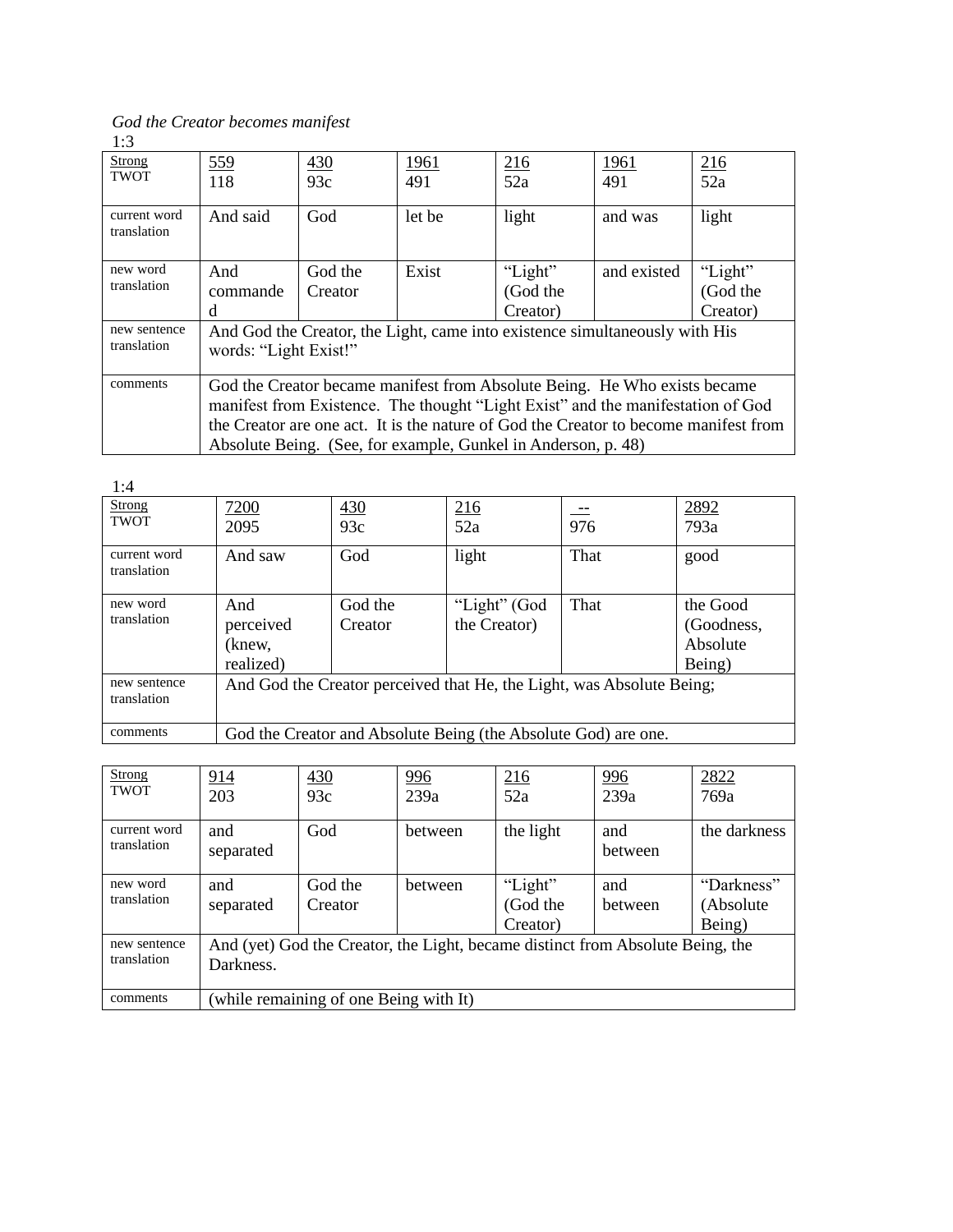*God the Creator becomes manifest* (continued) 1:5

| <b>Strong</b><br><b>TWOT</b>   | 7121<br>2063                                                                                                                                 | 430<br>93c         | 216<br>52a                      | 3117<br>852                                                                         | 2822<br>769a                     | 7121<br>2063     | 3915<br>1111                               |
|--------------------------------|----------------------------------------------------------------------------------------------------------------------------------------------|--------------------|---------------------------------|-------------------------------------------------------------------------------------|----------------------------------|------------------|--------------------------------------------|
| current<br>word<br>translation | And<br>called                                                                                                                                | God                | the light                       | day                                                                                 | and the<br>darkness              | He called        | night                                      |
| new word<br>translation        | And<br>proclaimed                                                                                                                            | God the<br>Creator | "Light"<br>(God the<br>Creator) | time itself<br>(tempor-<br>ality)                                                   | "Darkness"<br>Absolute<br>Being) | He<br>proclaimed | out side of<br>time<br>(atempor-<br>ality) |
| new<br>sentence<br>translation | And God the Creator proclaimed Himself, the Light, to be temporality, and He<br>proclaimed Absolute Being, the Darkness, to be atemporality. |                    |                                 |                                                                                     |                                  |                  |                                            |
| comments                       | time.                                                                                                                                        |                    |                                 | Time begins with the manifestation of God the Creator. Absolute Being is outside of |                                  |                  |                                            |

| <b>Strong</b><br><b>TWOT</b> | <u>1961</u><br>491 | 6153<br>1689a                                                   | <u> 1961 </u><br>491 | 1242<br>274c      | 3117<br>852      | <u>259</u><br>61   |
|------------------------------|--------------------|-----------------------------------------------------------------|----------------------|-------------------|------------------|--------------------|
| current word<br>translation  | and was            | evening                                                         | and was              | morning           | Day              | first              |
| new word<br>translation      | and was            | "time"<br>marker"                                               | and was              | "time"<br>marker" | point in<br>time | Unity<br>(Oneness) |
| new sentence<br>translation  |                    | And thus time passed, and at that time all was Unity (Oneness). |                      |                   |                  |                    |
| comments                     |                    |                                                                 |                      |                   |                  |                    |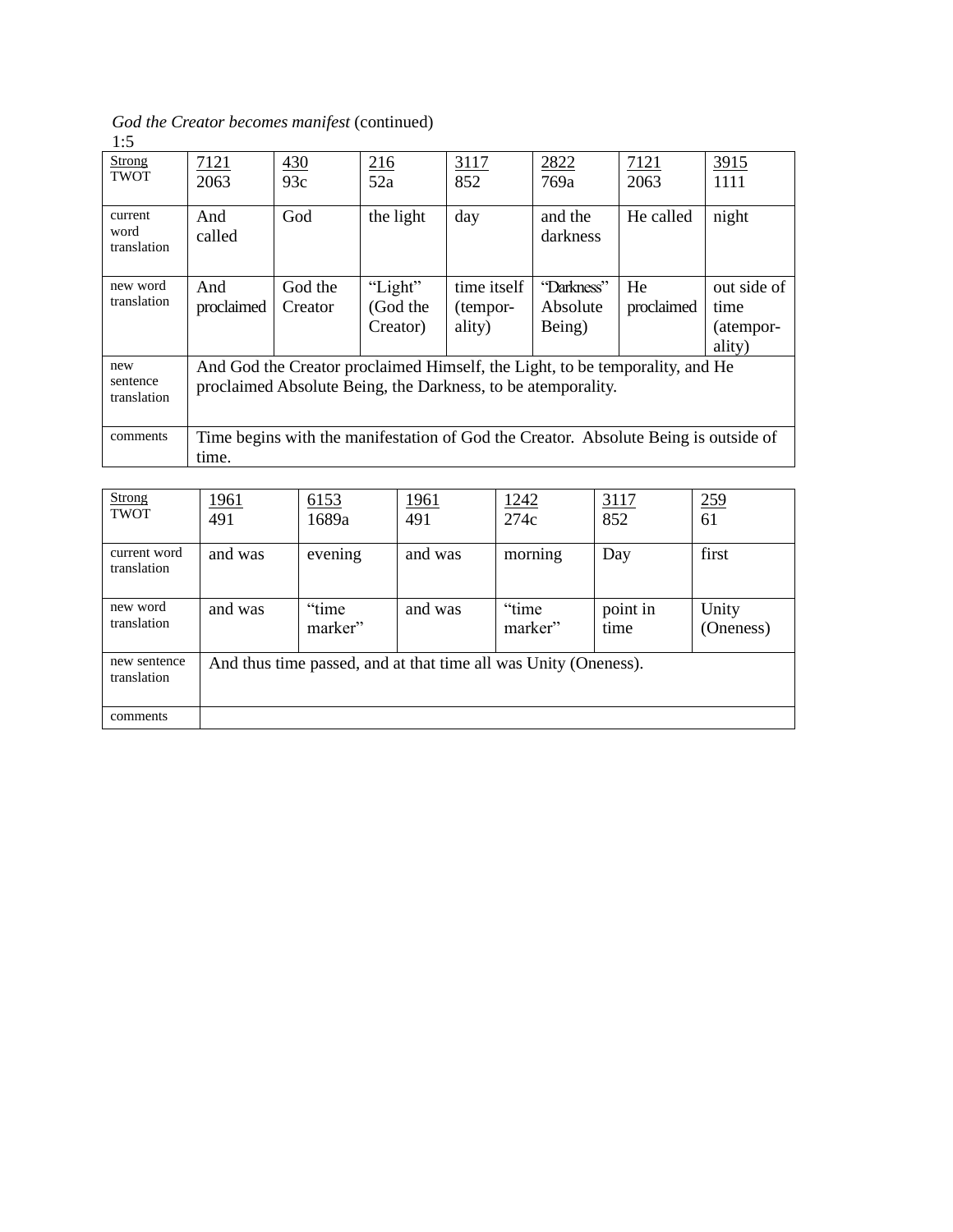*God the Creator brings forth Creation* 1:6

| <b>Strong</b><br><b>TWOT</b> | 559<br>118           | 430<br>93c         | <u> 1961 </u><br>491 | 7549<br>2217a                                                | 8432<br>2498                                                                | 4325<br>1188      |
|------------------------------|----------------------|--------------------|----------------------|--------------------------------------------------------------|-----------------------------------------------------------------------------|-------------------|
| current word<br>translation  | And said             | God                | let be               | expanse                                                      | in the midst                                                                | the waters        |
| new word<br>translation      | And<br>commande<br>d | God the<br>Creator | let be               | expanse of<br>Heaven<br>(the abode<br>of God the<br>Creator) | in the midst                                                                | Absolute<br>Being |
| new sentence<br>translation  | Absolute Being;      |                    |                      |                                                              | And God the Creator said let there be the expanse of Heaven in the midst of |                   |
| comments                     |                      |                    |                      |                                                              |                                                                             |                   |

| <b>Strong</b><br><b>TWOT</b> | 1961<br>491                                                                                                                        | 914<br>203                        | 996<br>239a                                                                                                                                                 | 4325<br>1188                           | 4325<br>1188                                |
|------------------------------|------------------------------------------------------------------------------------------------------------------------------------|-----------------------------------|-------------------------------------------------------------------------------------------------------------------------------------------------------------|----------------------------------------|---------------------------------------------|
| current word<br>translation  | and let be                                                                                                                         | separating                        | between                                                                                                                                                     | Waters                                 | from the<br>waters                          |
| new word<br>translation      | and let (the<br>expanse) be                                                                                                        | separating                        | between                                                                                                                                                     | Absolute<br>Being<br>(Absolute<br>God) | from Absolute<br>Being<br>(Absolute<br>God) |
| new sentence<br>translation  | and let the expanse of Heaven (the abode of God the Creator) separate and be the<br>space between the Creation and Absolute Being. |                                   |                                                                                                                                                             |                                        |                                             |
| comments                     |                                                                                                                                    | waters above" in 1:7 (see below). | The word "waters" here is the same as that used in 1:2. The first "waters"<br>corresponds to "the waters under" and the second "waters" corresponds to "the |                                        |                                             |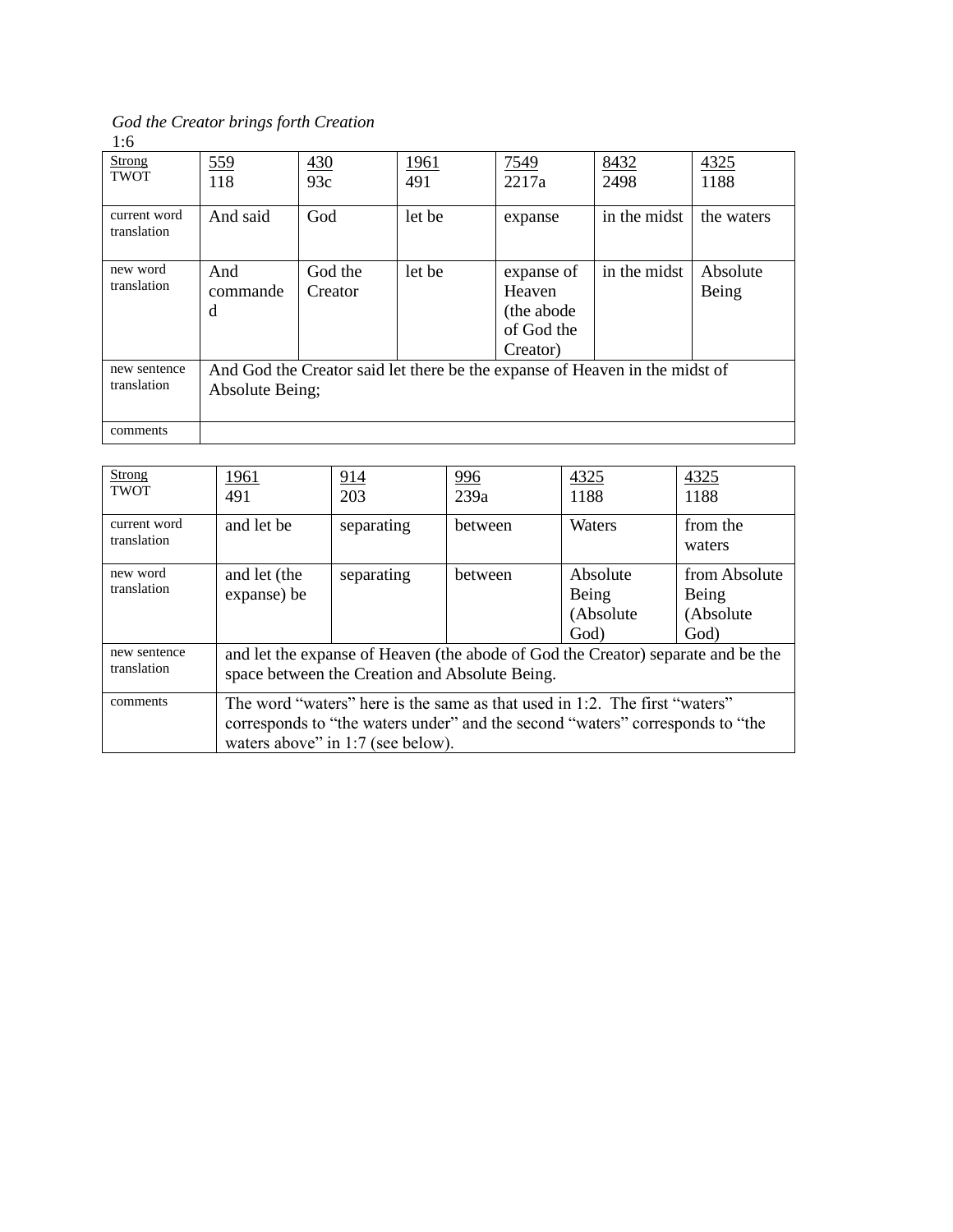*God the Creator brings forth Creation* (continued) 1:7

| Strong<br><b>TWOT</b>       | 6213<br>1708, 1709                                                                                                                                                                                                                                                                                                       | 430<br>93c         | 7549<br>2217a            | <u>914</u><br>203                                                        | <u>996</u><br>239a |
|-----------------------------|--------------------------------------------------------------------------------------------------------------------------------------------------------------------------------------------------------------------------------------------------------------------------------------------------------------------------|--------------------|--------------------------|--------------------------------------------------------------------------|--------------------|
| current word<br>translation | And made                                                                                                                                                                                                                                                                                                                 | God                | the expanse              | and He<br>separated                                                      | between            |
| new word<br>translation     | And made                                                                                                                                                                                                                                                                                                                 | God the<br>Creator | the expanse<br>of Heaven | set apart                                                                |                    |
| new sentence<br>translation | fourth                                                                                                                                                                                                                                                                                                                   |                    |                          | And God the Creator made the expanse of Heaven and (in doing so) brought |                    |
| comments                    | Regarding the word "made:" It would seem that Creation was "created" in 1:7.<br>But the word here is "made." The act of creation occurs in 1:5. Therefore, the<br>word "made" is used here. All that was needed already existed after 1:5. (bara $=$<br>create; asa = make. God make/create: see Ps $86:9, 95:5; 96:5$ ) |                    |                          |                                                                          |                    |

| Strong<br><b>TWOT</b>       | 4325<br>1188           | 834<br>184        | 8478<br>2504                                      | <u>7549</u><br>2217a | <u>996</u><br>239a |
|-----------------------------|------------------------|-------------------|---------------------------------------------------|----------------------|--------------------|
| current word<br>translation | the waters             | that              | from under                                        | to the expanse       | between            |
| new word<br>translation     |                        | manifest Creation |                                                   |                      |                    |
| new sentence<br>translation | manifest Creation from |                   |                                                   |                      |                    |
| comments                    |                        |                   | manifest Creation (which remained Absolute Being) |                      |                    |

| <b>Strong</b><br><b>TWOT</b> | 4325<br>1188                                                                                                                          | 834<br>184 | 5921<br>1624p | 7549<br>2217a     | <u> 1961 </u><br>491 | <u>3651</u><br>964a,b |
|------------------------------|---------------------------------------------------------------------------------------------------------------------------------------|------------|---------------|-------------------|----------------------|-----------------------|
| current word<br>translation  | the waters                                                                                                                            | that       | from above    | to the<br>expanse | and was              | SO.                   |
| new word<br>translation      | unmanifest Absolute Being<br>(from above $=$ "Most High")                                                                             |            |               |                   | and was              | SO.                   |
| new sentence<br>translation  | unmanifest Absolute Being. And it was so.                                                                                             |            |               |                   |                      |                       |
| comments                     | Verse 1:7 is an expansion and explanation of the idea presented in 1:6. ("And it<br>was so:" Believe it not, that is the way it was!) |            |               |                   |                      |                       |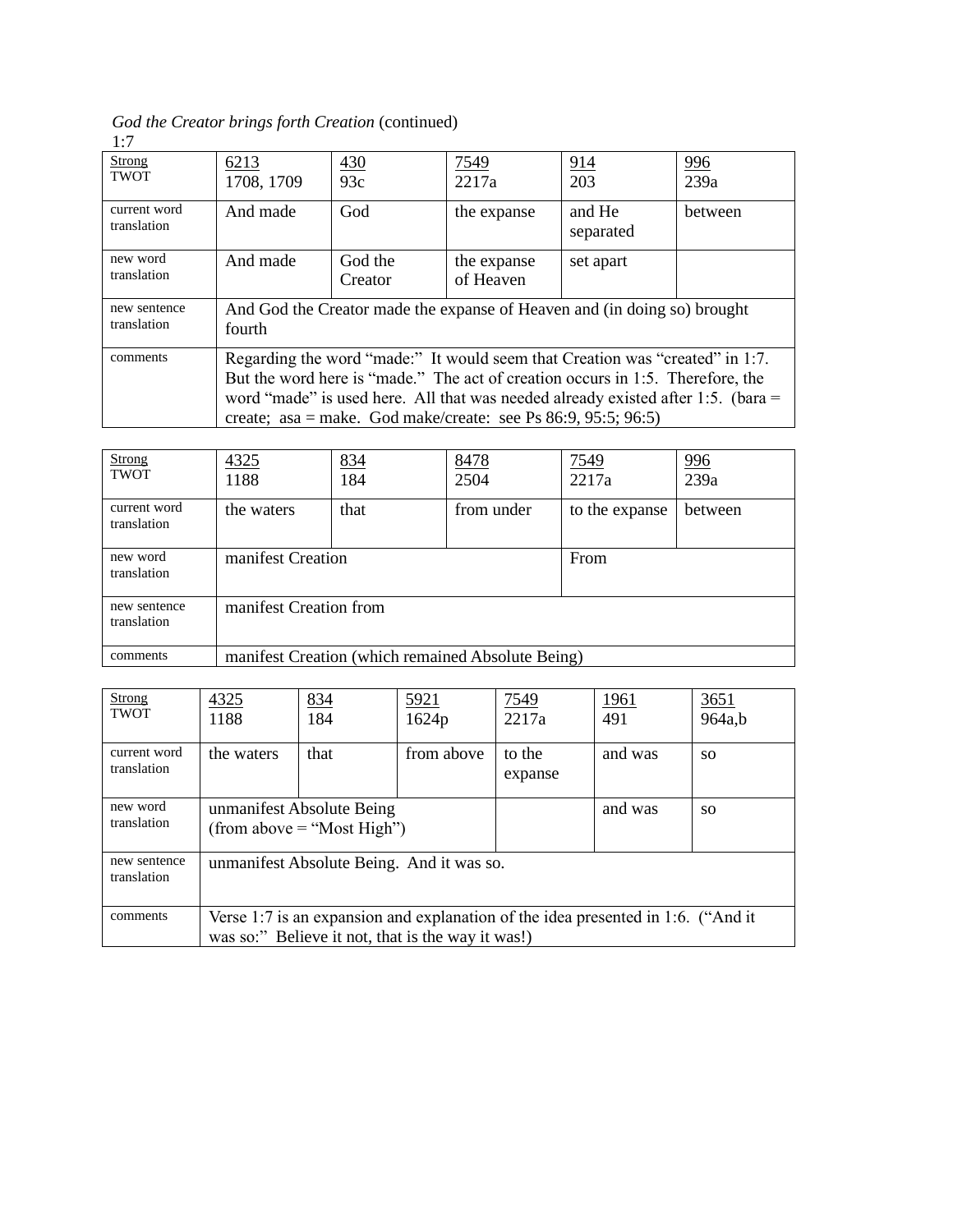*God the Creator brings forth Creation* (continued) 1:8

| <b>Strong</b><br><b>TWOT</b> | 7121<br>2063                                                                                                                                                                             | 430<br>93c         | 7549<br>2217a                                                    | 8064<br>2407a                |  |  |
|------------------------------|------------------------------------------------------------------------------------------------------------------------------------------------------------------------------------------|--------------------|------------------------------------------------------------------|------------------------------|--|--|
| current word<br>translation  | And called                                                                                                                                                                               | God                | the expanse                                                      | sky (Heavens)                |  |  |
| new word<br>translation      | And declared                                                                                                                                                                             | God the<br>Creator | the expanse<br>of Heaven<br>(the abode of<br>God the<br>Creator) | the abode of God the Creator |  |  |
| new sentence<br>translation  | And God the Creator declared the expanse of Heaven (to be) His abode.                                                                                                                    |                    |                                                                  |                              |  |  |
| comments                     | The expanse of Heaven, the abode of God the Creator, "lies between" Absolute<br>Being and the Creation. That is, God the Creator is the link between Absolute<br>Being and the Creation. |                    |                                                                  |                              |  |  |

| <b>Strong</b><br><b>TWOT</b> | <u> 1961</u><br>491                                                                                  | 6153<br>1689a     | <u> 1961 </u><br>491 | 1242<br>274c      | 3117<br>852      | 8145<br>2421b              |
|------------------------------|------------------------------------------------------------------------------------------------------|-------------------|----------------------|-------------------|------------------|----------------------------|
| current word<br>translation  | and was                                                                                              | evening           | and was              | morning           | Day              | second                     |
| new word<br>translation      | and was                                                                                              | "time"<br>marker" | and was              | "time"<br>marker" | point in<br>time | duplicate or<br>exact copy |
| new sentence<br>translation  | And thus time passed, and now there was an exact copy of Unity (the Creation).                       |                   |                      |                   |                  |                            |
| comments                     | Creation, whereas it is <i>manifest</i> Absolute Being, remains <i>unmanifest</i> Absolute<br>Being. |                   |                      |                   |                  |                            |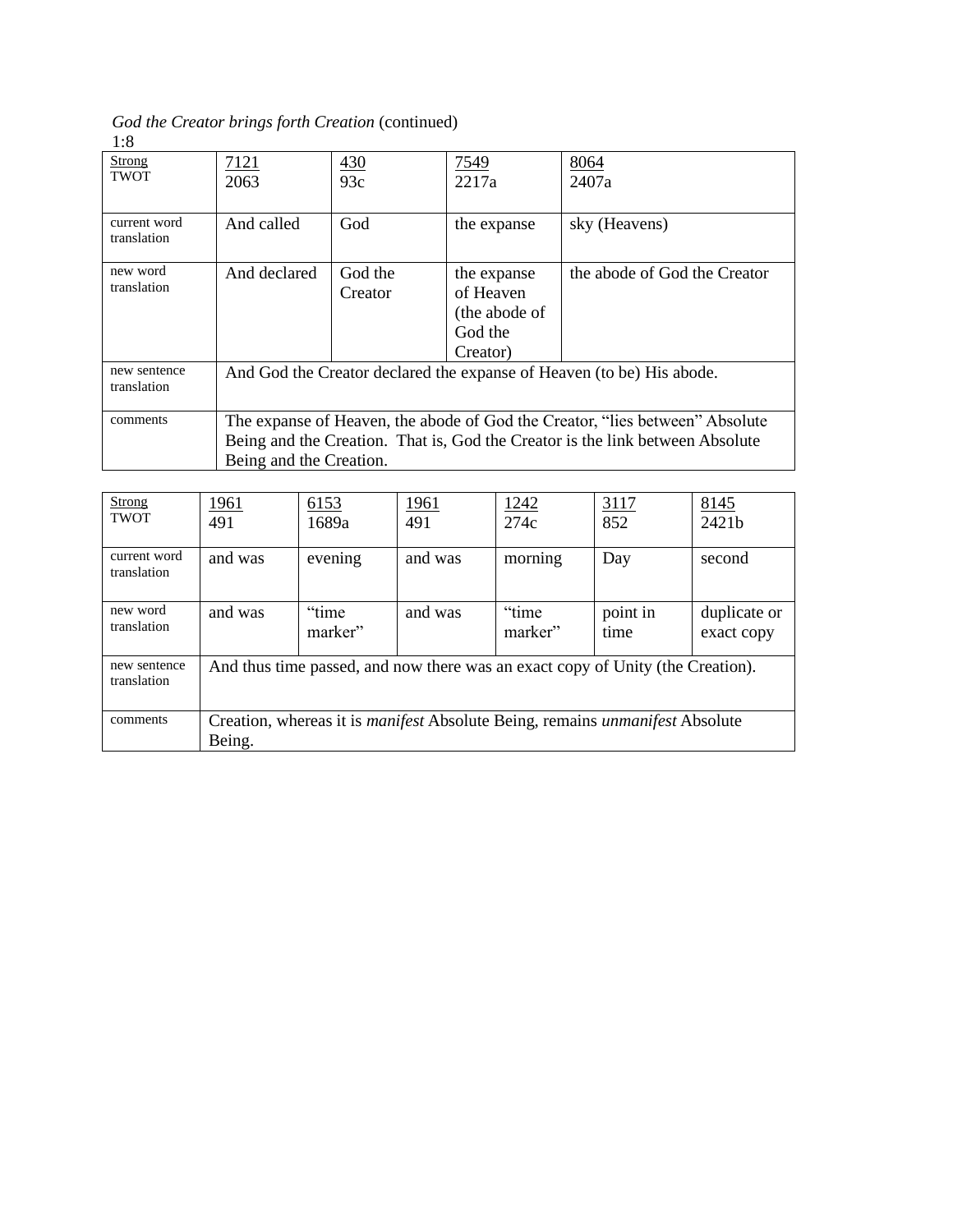| <b>Word</b>              | <b>Strong</b>                | <b>Number of</b> | <b>Number of</b> | <b>Number of</b> | <b>New Translation</b>                                                            |
|--------------------------|------------------------------|------------------|------------------|------------------|-----------------------------------------------------------------------------------|
|                          | <b>TWOT</b>                  | occurrences      | occurrences      | occurrences      |                                                                                   |
|                          |                              | in $1:2$         | in $1:3 - 1:5$   | in $1:6 - 1:8$   |                                                                                   |
| the earth                | 776<br>167                   | $\mathbf{1}$     | $\overline{0}$   | $\overline{0}$   | all of Existence                                                                  |
| was; let be              | 1961<br>491                  | $\mathbf{1}$     | $\overline{4}$   | 5                | was; let be; let<br>exist                                                         |
| without form and<br>void | 8414<br>2494a<br>922<br>205a | $\mathbf{1}$     | $\boldsymbol{0}$ | $\overline{0}$   | <b>Absolute Being</b><br>(absolutely<br>nothing;<br>Nothingness;<br>Absolute God) |
| darkness                 | 2822<br>769a                 | $\mathbf{1}$     | $\overline{2}$   | $\mathbf{0}$     | <b>Absolute Being</b>                                                             |
| over; above              | 5921<br>1624p                | $\overline{2}$   | $\mathbf{0}$     | $\mathbf{1}$     | Most High                                                                         |
| surface of               | 6440<br>1782a                | $\overline{2}$   | $\overline{0}$   | $\overline{0}$   | surface of                                                                        |
| deep                     | 8415<br>2495c                | $\mathbf{1}$     | $\boldsymbol{0}$ | $\boldsymbol{0}$ | <b>Absolute Being</b>                                                             |
| Spirit                   | 7307<br>2131a                | $\mathbf{1}$     | $\overline{0}$   | $\boldsymbol{0}$ | spirit; essence;<br>breath                                                        |
| God                      | 430<br>93c                   | $\mathbf{1}$     | $\overline{4}$   | 3                | God the Creator                                                                   |
| hovering                 | 7363<br>2149                 | $\mathbf{1}$     | $\overline{0}$   | $\overline{0}$   | hovering (latent<br>within)                                                       |
| waters                   | 4325<br>1188                 | $\mathbf{1}$     | $\overline{0}$   | 5                | <b>Absolute Being</b>                                                             |
| and said                 | 559<br>118                   | $\overline{0}$   | $\mathbf{1}$     | $\mathbf{1}$     | commanded; said                                                                   |
| light                    | 216<br>52a                   | $\boldsymbol{0}$ | 5                | $\boldsymbol{0}$ | God the Creator;<br>the "Light"                                                   |
| saw                      | 7200<br>2095                 | $\boldsymbol{0}$ | $\mathbf{1}$     | $\boldsymbol{0}$ | saw; perceived;<br>knew                                                           |
| that                     | 976                          | $\boldsymbol{0}$ | $\mathbf{1}$     | $\boldsymbol{0}$ | that                                                                              |
| good                     | 2892<br>793a                 | $\overline{0}$   | $\mathbf{1}$     | $\overline{0}$   | <b>Absolute Being</b><br>(the Good;<br>Goodness)                                  |
| separated;<br>separating | 914<br>203                   | $\boldsymbol{0}$ | $\mathbf{1}$     | $\overline{2}$   | separated;<br>separating                                                          |

**Word List for a New Translation of Genesis 1:2 to 1:8**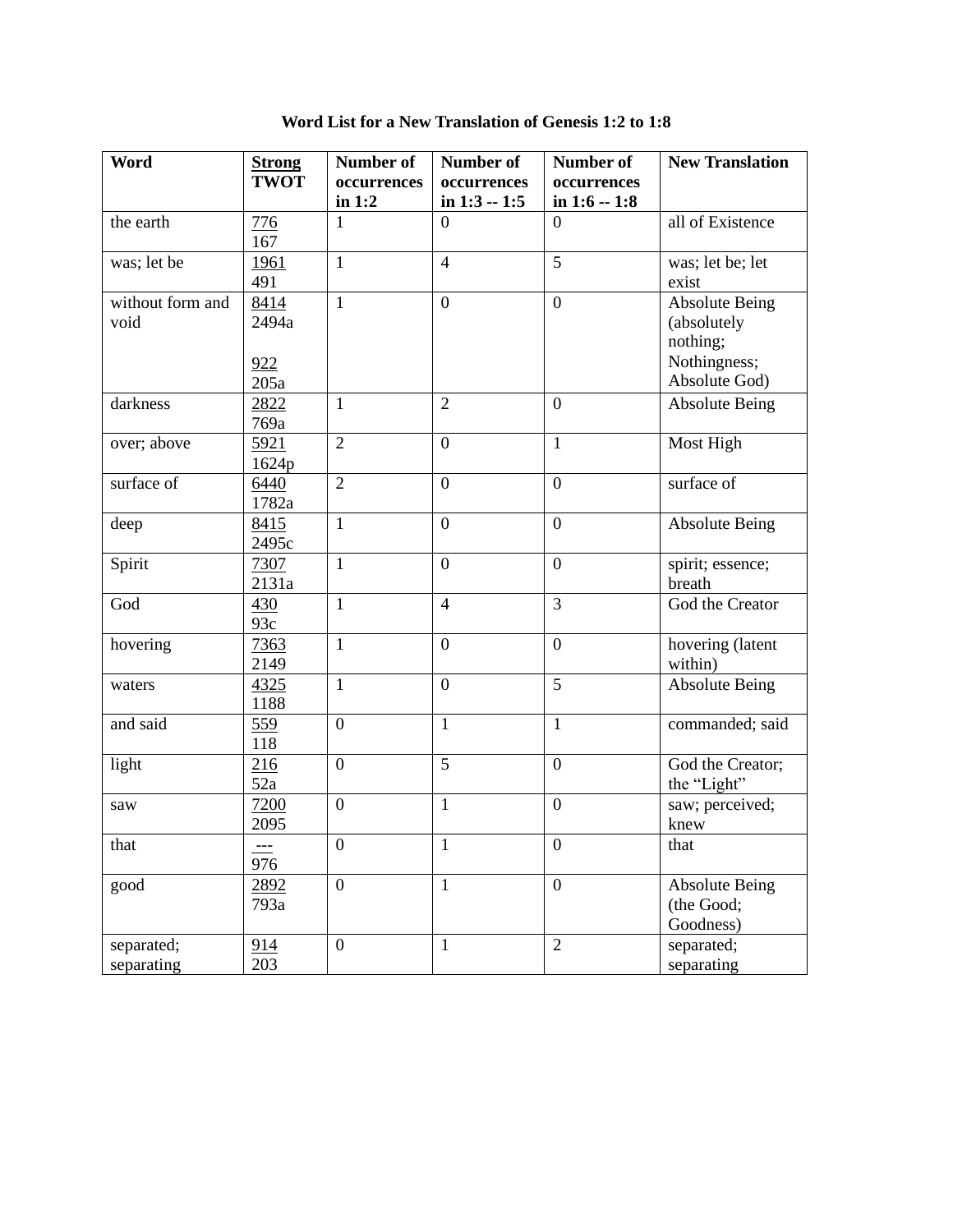### Word List (continued)

| Word                       | <b>Strong</b> | Number of      | Number of        | Number of      | <b>New Translation</b> |
|----------------------------|---------------|----------------|------------------|----------------|------------------------|
|                            | <b>TWOT</b>   | occurrences    | occurrences      | occurrences    |                        |
|                            |               | in $1:2$       | in $1:3 - 1:5$   | in $1:6 - 1:8$ |                        |
| between                    | 996           | $\theta$       | $\overline{2}$   | 3              | between                |
|                            | 239a          |                |                  |                |                        |
| called                     | 7121          | $\overline{0}$ | $\overline{2}$   | $\mathbf{1}$   | proclaimed; called     |
|                            | 2063          |                |                  |                |                        |
| day                        | 3117          | $\mathbf{0}$   | $\overline{2}$   | $\mathbf{1}$   | time itself;           |
|                            | 852           |                |                  |                | temporality; point     |
|                            |               |                |                  |                | in time                |
| night                      | 3915          | $\overline{0}$ | $\mathbf{1}$     | $\overline{0}$ | atemporality (in       |
|                            | 1111          |                |                  |                | contrast to            |
|                            |               |                |                  |                | temporality)           |
| evening                    | 6153          | $\overline{0}$ | $\mathbf{1}$     | $\mathbf{1}$   | a "time marker"        |
|                            | 1689a         |                |                  |                |                        |
| morning                    | 1242          | $\overline{0}$ | $\mathbf{1}$     | $\mathbf{1}$   | a "time marker"        |
|                            | 274c          |                |                  |                |                        |
| first                      | 259           | $\overline{0}$ | $\mathbf{1}$     | $\overline{0}$ | Unity (Oneness)        |
|                            | 61            |                |                  |                |                        |
| expanse                    | 7549          | $\overline{0}$ | $\overline{0}$   | 5              | expanse of the         |
|                            | 2217a         |                |                  |                | Heavens; abode of      |
|                            |               |                |                  |                | God the Creator        |
| $\overline{\text{m}}$ idst | 8432          | $\mathbf{0}$   | $\overline{0}$   | $\mathbf{1}$   | midst (connotation     |
|                            | 2498          |                |                  |                | of the coexistence     |
|                            |               |                |                  |                | of two things)         |
| made                       | 6213          | $\overline{0}$ | $\overline{0}$   | $\mathbf{1}$   | made                   |
|                            | 1708,170      |                |                  |                |                        |
|                            | 9             |                |                  |                |                        |
| which; that                | 834           | $\overline{0}$ | $\overline{0}$   | $\overline{2}$ | which; that            |
|                            | 184           |                |                  |                |                        |
| under                      | 8478          | $\overline{0}$ | $\overline{0}$   | $\mathbf{1}$   | "the waters under"     |
|                            | 2504          |                |                  |                | equals Creation;       |
|                            |               |                |                  |                | manifest Being         |
| so; true                   | 3651          | $\overline{0}$ | $\boldsymbol{0}$ | $\mathbf{1}$   | so; true               |
|                            | 964a,b        |                |                  |                |                        |
| sky; Heavens               | 8064          | $\overline{0}$ | $\overline{0}$   | $\mathbf{1}$   | expanse of             |
|                            | 2407          |                |                  |                | Heavens; abode of      |
|                            |               |                |                  |                | God the Creator        |
| second                     | 8145          | $\overline{0}$ | $\mathbf{0}$     | $\mathbf{1}$   | duplicate; exact       |
|                            | 2421b         |                |                  |                | copy                   |